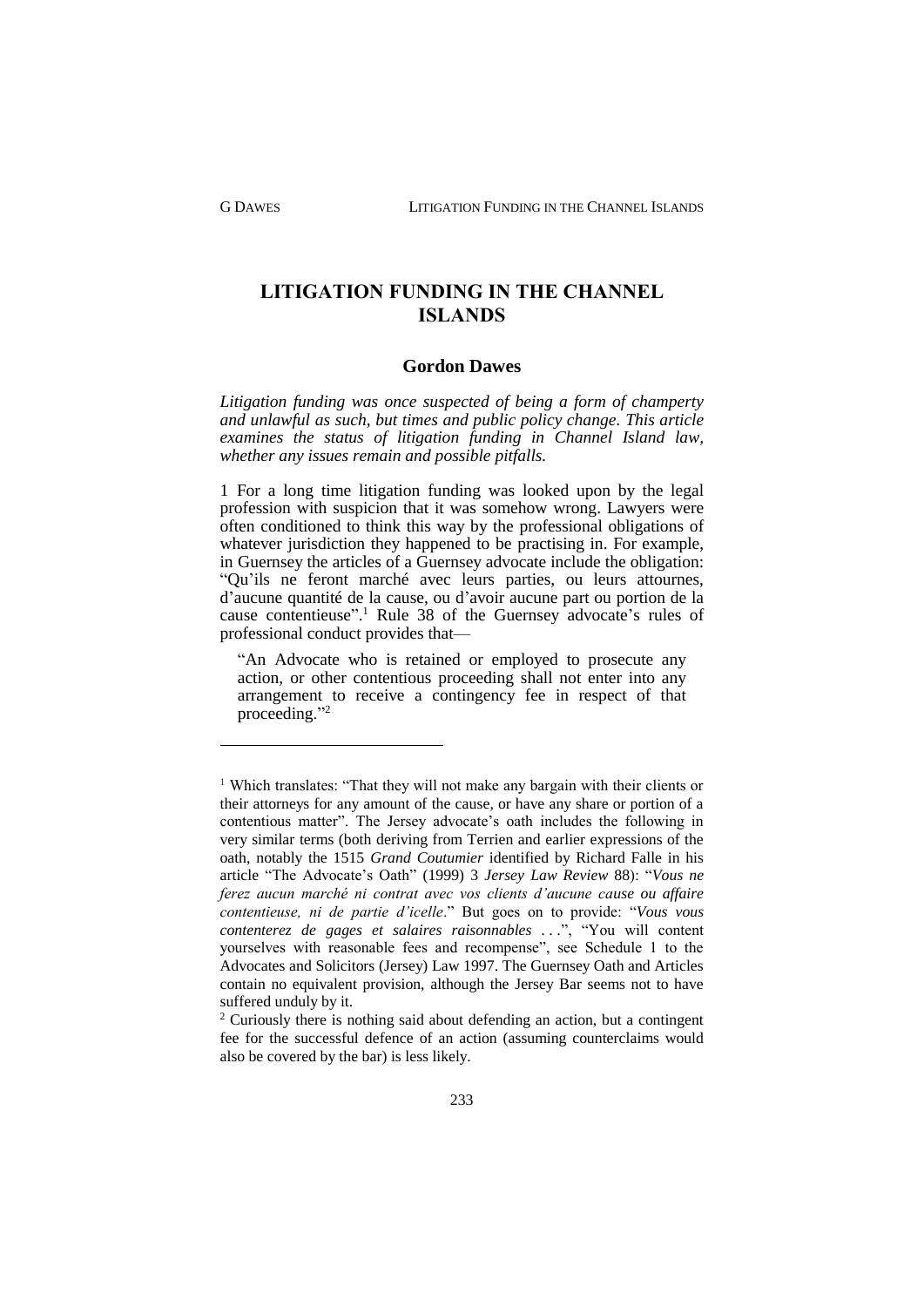2 There was a fear also that litigation funding amounted either to maintenance or, more likely, champerty. Maintenance and champerty were criminal offences under English law until abolished by s 13 of the Criminal Law Act 1967. They were also abolished as torts by s  $14(1)$  but s  $14(2)$  provided that—

"The abolition of criminal and civil liability under the law of England and Wales for maintenance and champerty shall not affect any rule of law as to the cases in which a contract is to be treated as contrary to public policy or otherwise illegal."

3 Maintenance and champerty were defined succinctly by Marshall, LB in the Guernsey case of *In re Providence Investment Funds PCC*   $Ltd^3$  where liquidators sought the court's approval to enter into a litigation funding agreement in order to bring proceedings against the auditors of an insolvent fund—

"'Maintenance' is the perceived vice of a third party funding or lending assistance to the pursuit of a cause of action in which he himself has no interest. 'Champerty' is the perceived vice of funding or maintaining a cause of action belonging to another person in return for a share of the proceeds." 4

4 The leading Jersey case on the subject remains *In re Valetta Trust.* 5 Trustees had brought a *Beddoe* application seeking the court's approval to enter into a funding agreement with a litigation funder. The court requested that it be addressed on whether such an agreement was permissible under Jersey law.

5 The court found that there was no material difference between the law of Jersey and the law of England as to what maintenance and champerty were, there being no Jersey case law found. <sup>6</sup> The court cited English authority<sup>7</sup> and the approval of the following definitions—

"A person is guilty of maintenance if he supports litigation in which he has no legitimate concern without just cause or excuse.

Champerty occurs when the person maintaining another stipulates for a share of the proceeds of the action or suit." $8$ 

<sup>&</sup>lt;sup>3</sup> 2017 GLR 400.

<sup>4</sup> *Ibid* at para 15.

 $5$  2012 (1) JLR 1, Birt, B, sitting with Jurats Morgan and Fisher.

<sup>6</sup> *Ibid* at para 10.

<sup>7</sup> *R (Factortame Ltd) v Secy of State for Transport, Local Government and the Regions (No 8)* [2002] 3 WLR 1104.

<sup>8</sup> *Ibid* at para 32, *per* Lord Phillips, MR.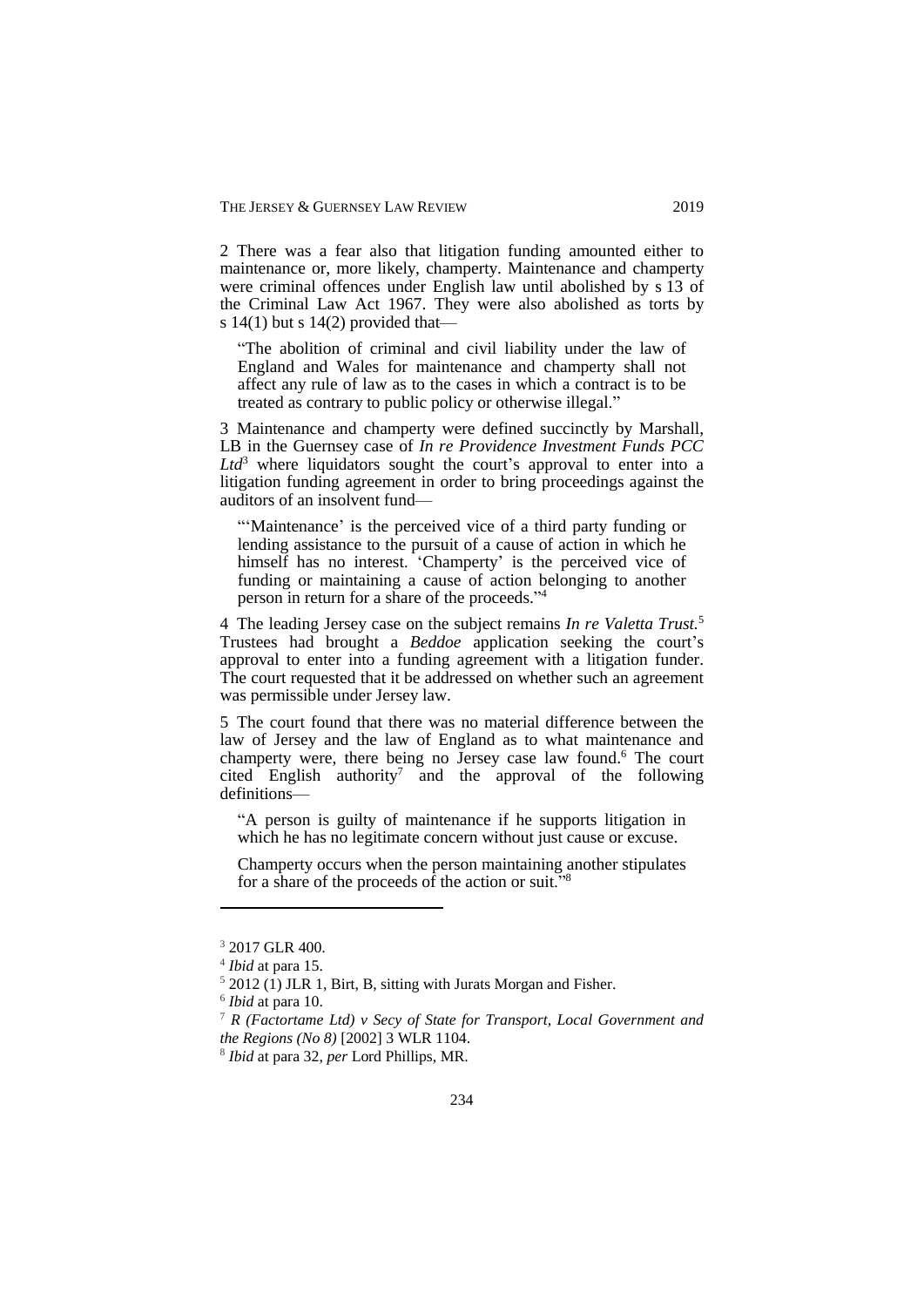6 The court cited earlier English authority as to the history and nature of the mischief which led to the outlawing of maintenance and champerty—

"... one of the abuses which afflicted the medieval administration of justice was the practice of the assigning of doubtful or fraudulent claims to royal officials, nobles or other persons of wealth and influence who could in those times be expected to receive a very sympathetic hearing in the courts. The agreement was often that the assignee would maintain the action at his own expense and share the proceeds of a favourable outcome with the assignor. It was in those circumstances that the courts developed the doctrines of maintenance and champerty to prevent such abuses." 9

7 The court held—

". . . we have no doubt that Jersey law is to like effect as English law and an agreement which provides for a share of the proceeds of litigation may be held to be unenforceable on the ground of champerty if contrary to public policy",

but went on to hold that the reasons for the "sea change" in judicial attitude to litigation funding in England (and Australia) applied also to Jersey.<sup>10</sup>

8 In *Providence* it was likewise accepted that maintenance and champerty formed a part of Guernsey "common law"<sup>11</sup> and were founded upon public policy considerations referring to—

<sup>9</sup> *In re Valetta* at para 13.

<sup>&</sup>lt;sup>10</sup> And not all jurisdictions have gone the same way. Commercial litigation funding of the kind with which this article is concerned remains prohibited under Irish law. See the Irish Supreme Court case of *Persona Digital Technology Ltd v Minister for Public Enterprise* [2017] IESC 27 and its application of the Maintenance and Embracery (Ireland) Act 1634. Although the Chief Justice of Ireland, Frank Clarke, called for the legislature to address the issue urgently in order to promote access to justice in the later case of *SPV Osus Ltd v HSBC Institutional Trust Servs (Ireland) Ltd* [2018] IESC 44. <sup>11</sup> Paragraph 15: "Both are prohibited as a matter of public policy at common law. Advocate Newman accepts that this would apply in the common law of Guernsey". This begs the question of whether there is such a thing as Guernsey common law. It could be seen as useful concept to distinguish Guernsey application of common law principles in those areas of law where common law is looked to, as opposed to customary law.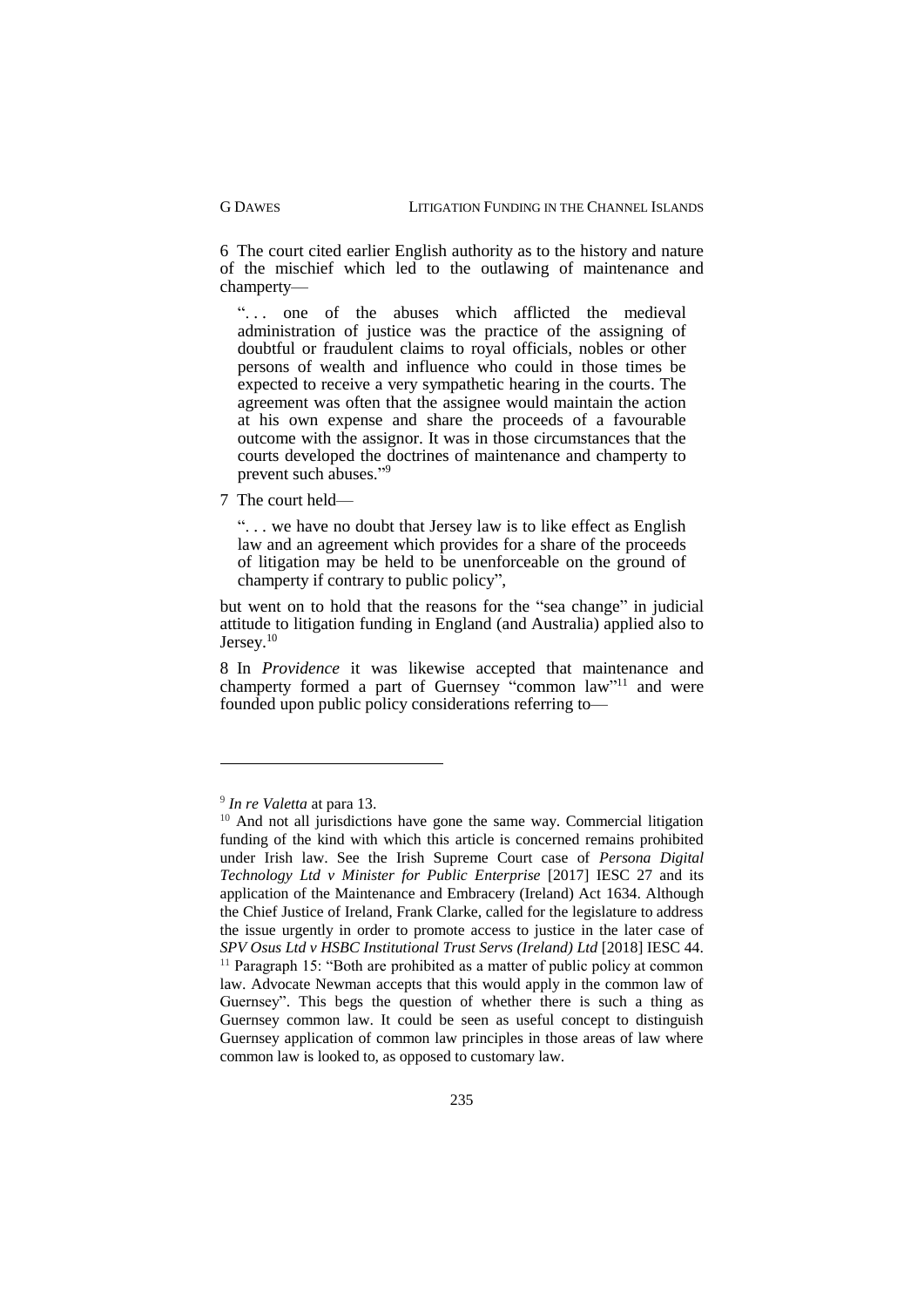". . . the law's distaste for incentivising litigation as a source of profit rather than confining it to its proper purpose of the redress of wrongs. Agreements involving maintenance or champerty are unlawful and void at common law. However, in the modern world, these doctrines have been scrutinised, narrowed and subjected to exceptions in pursuit of another tenet of public policy, namely that of improving or facilitating access to justice." 12

9 A key moment in the history of litigation funding was the Review of Civil Litigation Costs or Jackson Review, led by Lord Justice Rupert Jackson. This concluded with the *Review of Civil Litigation Costs: Final Report, December 2009*. <sup>13</sup> The report referred to litigation funding as "third party funding"<sup>14</sup> and defined it as follows—

"The funding of litigation by a party who has no pre-existing interest in the litigation, usually on the basis that (i) the funder will be paid out of the proceeds of any amounts recovered as a consequence of the litigation, often as a percentage of the recovery sum; and (ii) the funder is not entitled to payment should the claim fail."<sup>15</sup>

10 The *Final Report* came out strongly in favour of litigation funding, identifying, *inter alia*, the following benefits<sup>16</sup>—

- (i) It provided an additional means of funding litigation, and for some, the only means of funding litigation. Litigation funding promoted access to justice;
- i(ii) While a successful claimant with litigation funding would forego a percentage of his damages, it was better to recover a substantial part of his damages than to recover nothing at all;

1

<sup>15</sup> Known as "non-recourse funding".

 $12$  At para 16.

<sup>&</sup>lt;sup>13</sup> Published by TSO (The Stationery Office), 2010.

<sup>&</sup>lt;sup>14</sup> In a speech given at the Royal Courts of Justice on 23 November 2011 entitled "Third Party Funding or Litigation Funding", Jackson, LJ stated: "The title of this lecture is somewhat longwinded, because the nomenclature has recently changed. What used to be called 'third party funding' is now more commonly called 'litigation funding'".

<sup>&</sup>lt;sup>16</sup> At ch 11, para 1.2. The other benefits are not relevant in a Channel Island context where conditional fee agreements are not permitted and success fees have never arisen, let alone be recoverable from an opposing party. Note though that conditional fee agreements would be permitted in Jersey if the proposals set out in the draft Access to Justice (Jersey) Law 201- are enacted. See art 11.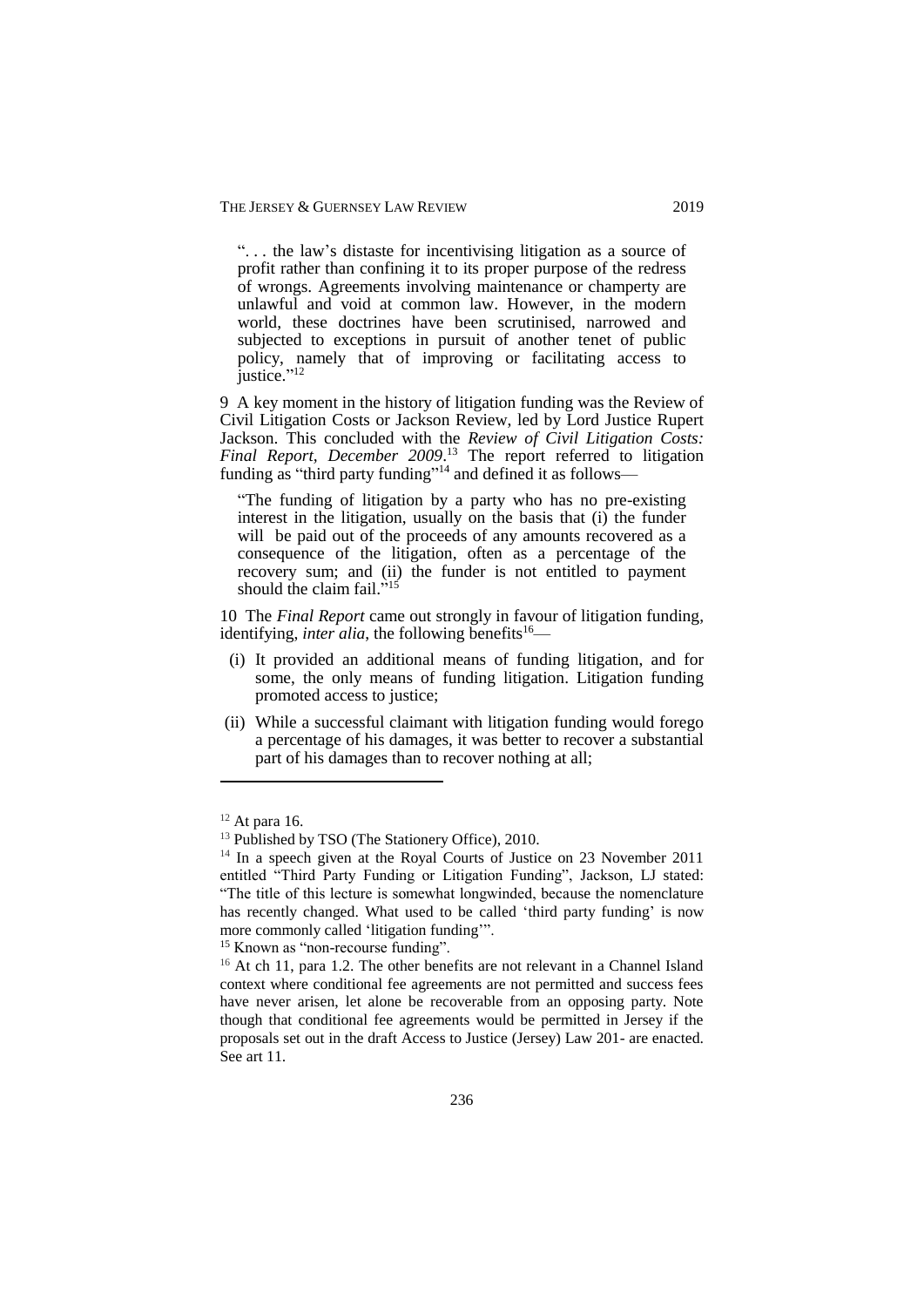- (iii) The use of litigation funding imposed no additional financial burden upon opposing parties;
- (iv) Litigation funding tended to filter out unmeritorious cases, because funders would not take on the risk of such cases. This benefited opposing parties.

11 The court in *Valetta* relied heavily on both the preliminary and final Jackson reports along with English and Australian case law in reaching its conclusion authorising trustees to become party to the litigation funding agreement under consideration. That agreement was fairly typical, at least in the lines that it took, even if the precise figures vary from funder to funder and case to case. The funder agreed to provide the plaintiffs' legal costs. It agreed to meet any adverse costs orders made against the plaintiff. In return any damages recovered would be applied first to reimburse the funder for all the costs incurred. Beyond that, the proceeds would be split between the funder and the plaintiffs with the greater of 25% of the proceeds or twice the plaintiffs' legal costs going to the funder. The percentage or multiple increased according to the time the proceedings took, up to a maximum of 50% of the proceeds or three times the plaintiffs' legal cost, whichever the greater.<sup>17</sup>

12 The decision in *Valetta* was confirmed in the later case of *Barclays Wealth Trustees (Jersey) Ltd v Equity Trust (Jersey) Ltd.* <sup>18</sup> The current trustee and manager of unit trusts had brought proceedings against the former trustee and manager. After bringing proceedings the plaintiffs had entered into a litigation funding agreement with the same funder as in *Valetta* and, it is implicit, upon similar terms. The defendants raised the objection that the agreement was contrary to a 1635 Jersey Ordinance forbidding buying or contracting for any debt or other "thinge in Action", itself re-enacted/confirmed by the Code of  $1771^{19}$ 

 $17$  Para 8. It is a common alternative to see after the event (ATE) insurance used to cover adverse costs orders.

<sup>&</sup>lt;sup>18</sup> 2013 (2) JLR 22. A judgment of Sir Michael Birt, Bailiff, sitting alone.

 $19$  There was no equivalent attempt at codification/collation in Guernsey law. The closest comparison is an Order in Council of 1583 giving the force of law to a document known as *L'Approbation des Lois* compiled by the then Governor, Bailiff, Jurats and Procureur, in effect saying what was and was not Guernsey law by reference to Guillaume Terrien's 1574 *Commentaires du Droict Civil tant public que privé, observé au pays & Duché de Normandie*. This was produced in response to complaints made to Oueen Elizabeth I that the Guernsey court was, in effect, making it up as it went along, see an Order in Council of 9 October 1580 to this effect. Jersey had no *Approbation* moment.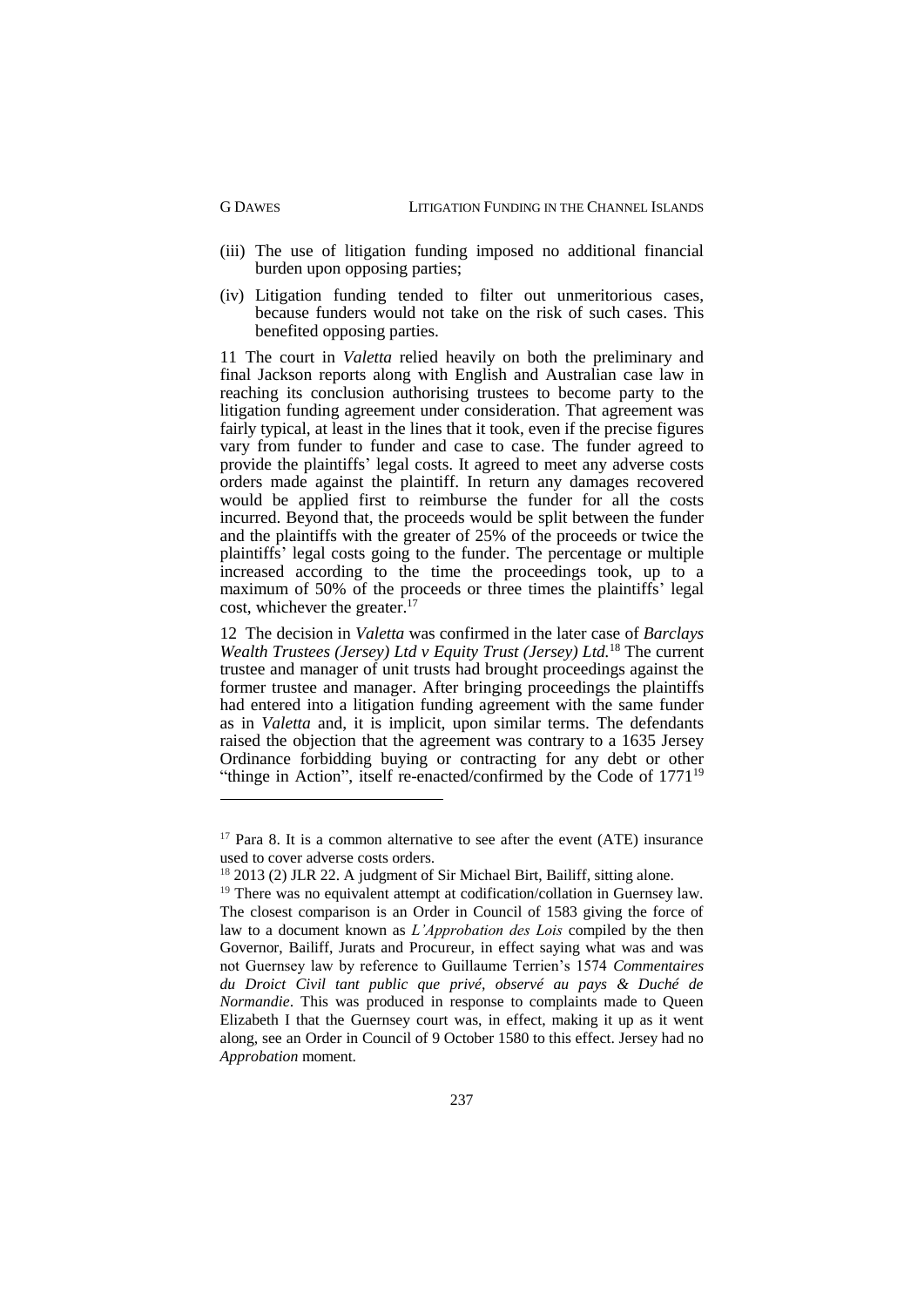which provided that nobody could contract for "*choses ou matières en litige*". The court distinguished between "a prohibition on contracting for a matter in litigation" and a "contract which deals with the funding of that litigation by a third party". <sup>20</sup> And while the court had power to declare unenforceable agreements which were contrary to public policy on the grounds of champerty or maintenance, the funding agreement before the court was not contrary to public policy. There was—

". . . nothing in the funding agreement in this case which would harm the purity of justice and that, on the contrary, it facilitates the important objective of access to justice."

13 Accordingly the court held that it would not be an abuse of process for the litigation to continue on the basis of the agreement.

14 The Guernsey Royal Court likewise approved of the litigation funding agreement before it in the *Providence* case. But the scope of that blessing was very narrow as opposed to being any kind of more general endorsement of litigation funding.

15 The Guernsey context was that of insolvency and the approval likewise restricted. The Lieutenant Bailiff held that—

". . . I conclude that, in principle, the law of Guernsey will permit the assignment of a cause of action for value by a liquidator, and will also permit the entering into of a litigation funding agreement by a liquidator on appropriate terms, notwithstanding that the doctrines of maintenance and champerty are part of Guernsey law. *The well-established justification for this is the limited one that it is to be interpreted as authorised as part of the statutory powers of a liquidator* to sell the company's assets, and any right of action vested in the company is such an asset." [Emphasis added]

16 The court went on to extend the same reasoning to administration. While the scope of the statement is narrow, it is suggested that Guernsey law would follow Jersey case law in the context of a trustee bringing proceedings. The court cited *Valetta* and the circumstances of that case (*i.e.* proceedings to be brought by a trustee) and clearly approved its reasoning. It is suggested that the reasoning in both cases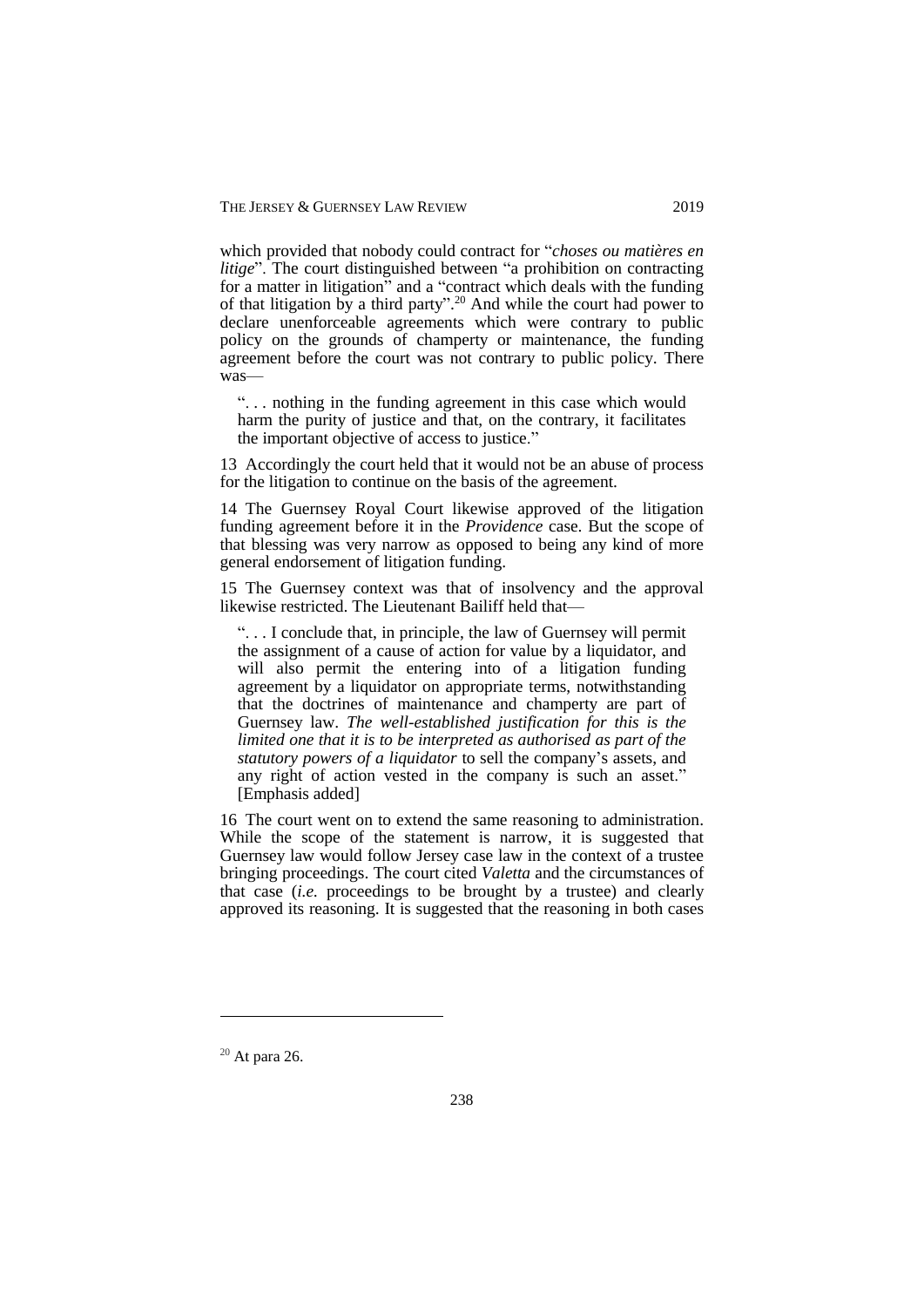1

can be extended more generally and that, *prima facie*, commercial litigation funding is permissible in both jurisdictions.<sup>2</sup>

17 There are caveats though. It is likely that Jersey and Guernsey courts would attach significance to issues of the kind identified by Jackson, LJ. As matters stand, litigation funders in England and Wales continue to be self-regulated. The relevant body is the Association of Litigation Funders<sup>22</sup> which was set up under the auspices of the Civil Justice Council in 2011. The Association has adopted a code of conduct. Its key elements provide for the capital adequacy of funders, limiting the circumstances in which a funder may withdraw from a funding agreement and limiting the control funders may exercise over either litigation or settlement negotiations.<sup>23</sup>

18 The issue of control was a key factor for both the Jersey and Guernsey courts and the express disavowal of control contributed significantly to the respective courts' findings that the agreements under consideration were not contrary to public policy.

19 This is not to say though that a funder cannot have considerable influence on the course of litigation, even to the point of providing for agreement as to the firm of advocates to be appointed.<sup>24</sup>

20 The question of the proper limits of the role of a litigation funder was considered by the English Court of Appeal in *Excalibur Ventures llc v Texas Keystone Inc (No 2)*. <sup>25</sup> Excalibur claimed an interest in a number of oil fields in Kurdistan. There were four groups of funders, but none were members of the Association of Litigation Funders. Between November 2010 and March 2013 the funders advanced

 $21$  The author has personal experience of having the conduct of a funded piece of commercial litigation where the opponent was fully aware of the funding and raised the issue without ever taking the point in the proceedings.

 $22$  The association is a private company, limited by guarantee and has a helpful website at: http://associationoflitigationfunders.com/. Present funder members comprise Augusta Ventures Ltd, Balance Legal Capital LLP, Burford Capital LLC, Calunius Capital LLP, Harbour Litigation Funding Ltd, Redress Solutions PLC, Therium Capital Management Ltd, Vannin Capital PCC and Woodsford Litigation Funding Ltd. Note though that there is no obligation to be a member of the Association.

 $23$  The current version of the Code is here: http://associationoflitigationfund ers.com/wp-content/uploads/2018/03/Code-Of-Conduct-for-Litigation-Funde rs-at-Jan-2018-FINAL.pdf

<sup>&</sup>lt;sup>24</sup> For such a provision and the court finding it to be appropriate see paras 36 and 39 of *Providence*.

<sup>&</sup>lt;sup>25</sup> [2016] EWCA Civ 1144, [2017] 1WLR 2221.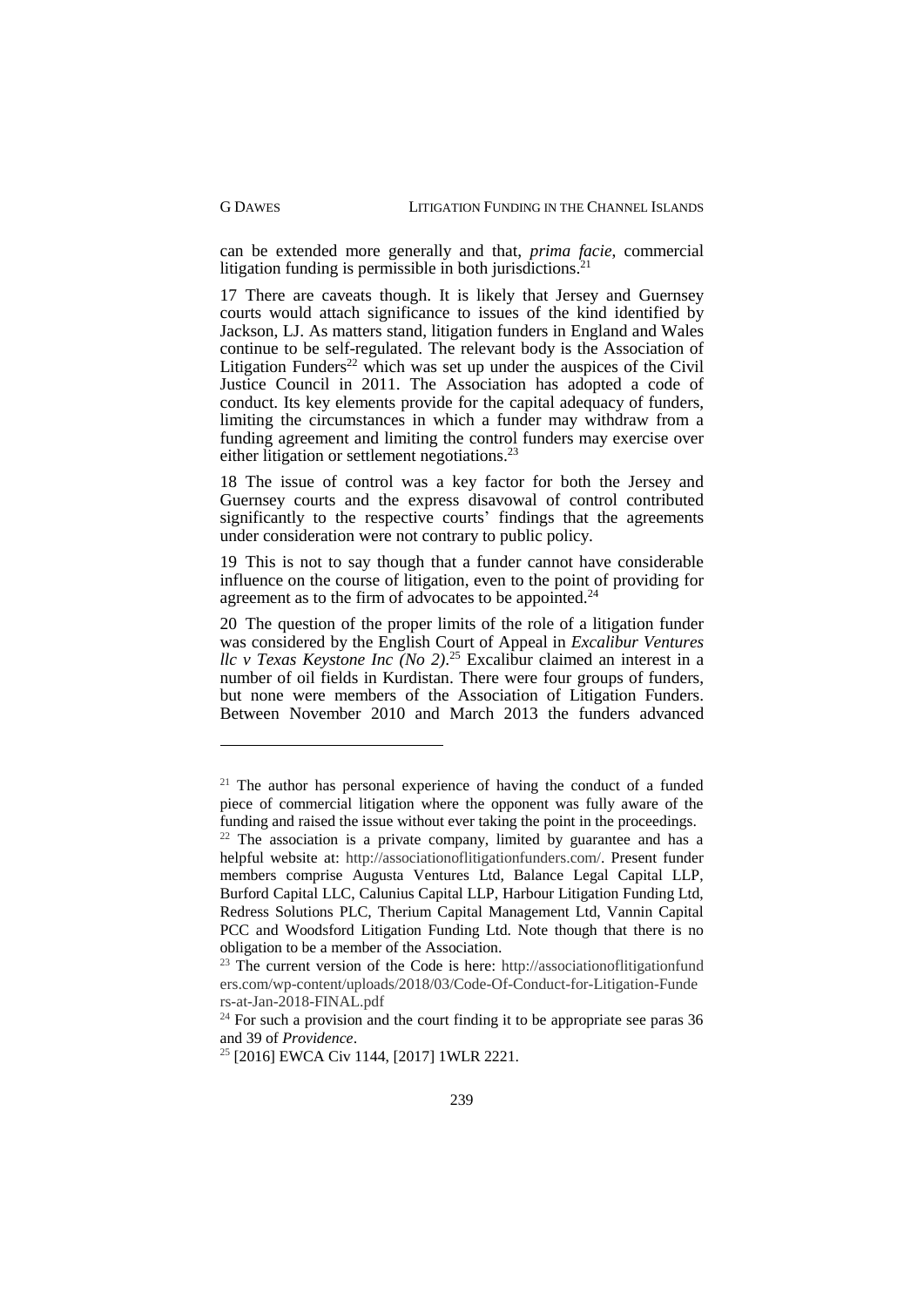£31.75m to Excalibur to enable the claim to be pursued to the conclusion of the trial. This broke down as to £14.25m to cover Excalibur's own lawyers' fees and disbursements and £17.5m to allow Excalibur to comply with orders to pay security for costs. The trial judge (the future Christopher Clarke, LJ) held that the case failed on every claim, describing the litigation as having met with "a resounding, indeed catastrophic, defeat".<sup>26</sup> It was found to have been "speculative and opportunistic"<sup>27</sup> and Excalibur was ordered to pay the defendants' costs on the indemnity basis. The costs judgment was excoriating to the point of evisceration. The consequence of ordering indemnity costs was that the sum paid into court by way of security for costs was inadequate. The issue arose as to whether the funders should be ordered to pay the excess of indemnity costs over the secured costs with the funders being joined to the case by the defendant seeking third party costs orders against them.

21 The Association of Litigation Funders was given leave to intervene and took the point that—

"to avoid being fixed with the conduct of the funded party, the funder would have to exercise greater control over the conduct of the litigation throughout and that this runs the risk that the funding agreement would be champertous."

The court dismissed this concern, holding that—

"champerty involves behaviour likely to interfere with the due administration of justice. Litigation funding is an accepted and judicially sanctioned activity perceived to be in the public interest. What the judge characterised as 'rigorous analysis of law, facts and witnesses, consideration of proportionality and review at appropriate intervals' is what is to be expected of a responsible funder . . . and cannot of itself be champertous . . . rather than interfering with the due administration of justice, if anything such activities promote the due administration of justice  $\cdots^{28}$ 

22 The case can be seen both as an endorsement of membership of the Association of Litigation Funders and a more hands on approach by funders, falling short of control.

23 The central issue in Excalibur was whether the so-called "*Arkin* cap" should extend to funded sums provided by way of security for

<sup>&</sup>lt;sup>26</sup> See para 7 of the Court of Appeal judgment.

 $27$  See para 8.

 $28$  At para 31.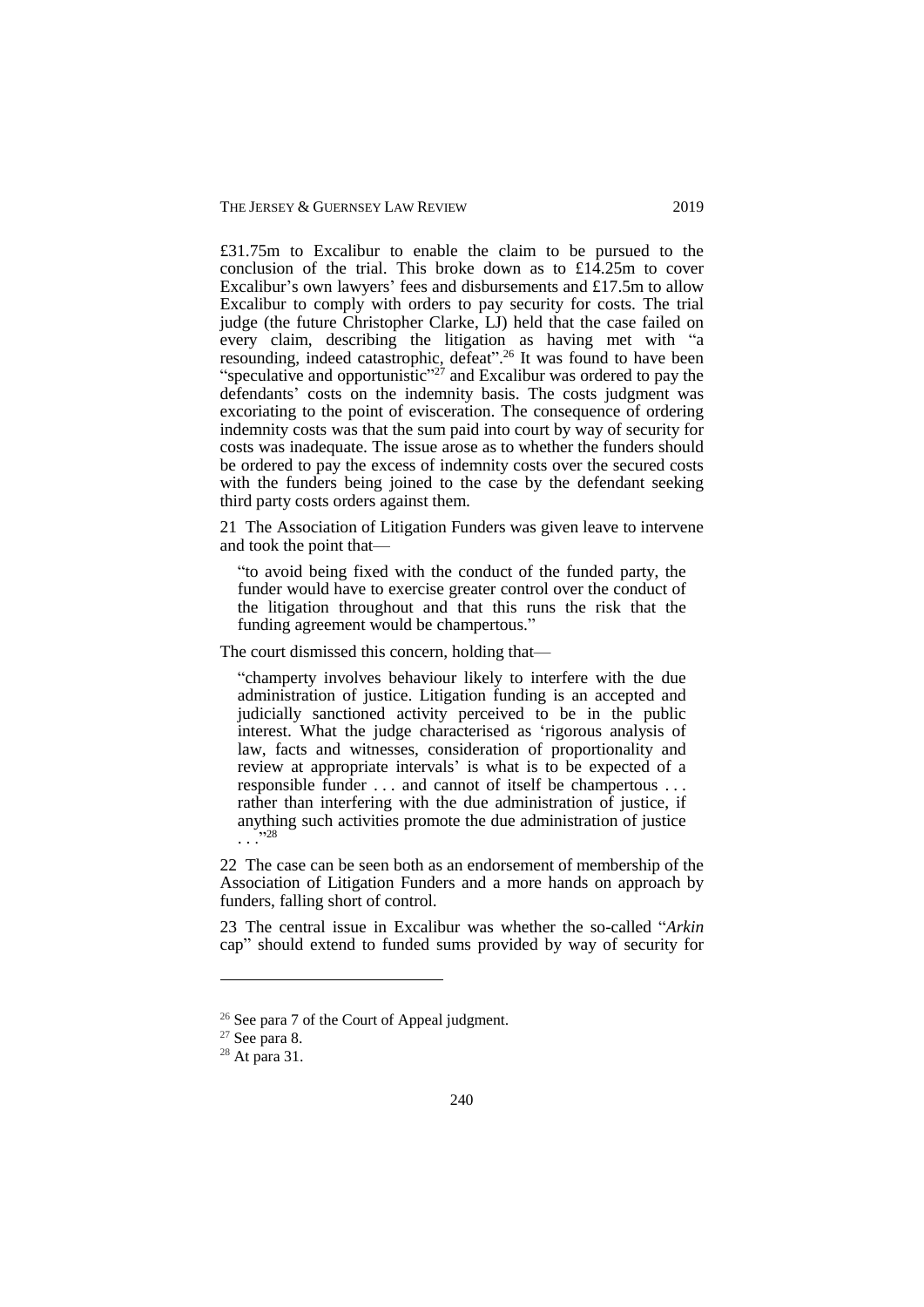costs. The cap takes its name from the case *Arkin v Borchard Lines Ltd (No*  $2)^{29}$  where the issue arose as to the liability of a funder of a failed case to pay the opposing party's costs. In *Excalibur* Tomlinson, LJ summarised the effect of *Arkin* in this way—

". . . the rationale for imposing a costs liability upon a non-party funder is that he has funded proceedings substantially for his own financial benefit and has thereby become 'a real party' to the litigation. It is ordinarily just that he should be liable for costs if the claim fails. The pragmatic solution reached in Arkin's case, and accepted by the funding community, is that the funder who finances part of a claimant's costs of litigation should be potentially liable for the costs of the opponent party to the extent of the funding provided, ie invest one in the pursuit of the common enterprise, and bear the risk of liability in that same amount in the event of failure . . ."

24 Turning to the question of monies put up as security for costs Tomlinson, LJ saw—

"... no basis upon which a funder who advances money to enable security for costs to be provided by a litigant should be treated any differently from a funder who advances money to enable that litigant to meet the fees of its own lawyers or expert witnesses."30

25 There is no Channel Island case law on such issues, or indeed many other of the finer points which arise in litigation funding, and it remains to be seen whether, in each case, a Channel Island court will follow the English lead. They are, of course, not bound by English case law.

26 Take the example of the *Arkin* cap itself. Jackson, LJ was strongly against it, finding that the criticisms of *Arkin* were sound—

"In my view, it is wrong in principle that a litigation funder, which stands to recover a share of damages in the event of success, should be able to escape part of the liability for costs in the event of defeat. This is unjust not only to the opposing party (who may be left with unrecovered costs) but also to the client (who may be exposed to costs liabilities which it cannot meet)."31

27 It would be open to Channel Island courts to adopt Jackson, LJ's viewpoint and make full third party costs orders against a funder.

<sup>29</sup> [2005] EWCA Civ 655; [2005] 1 WLR 3055.

<sup>30</sup> At para 39.

 $31$  Review of Civil Litigation Costs: Final Report, ch 11, para 4.6, at 123.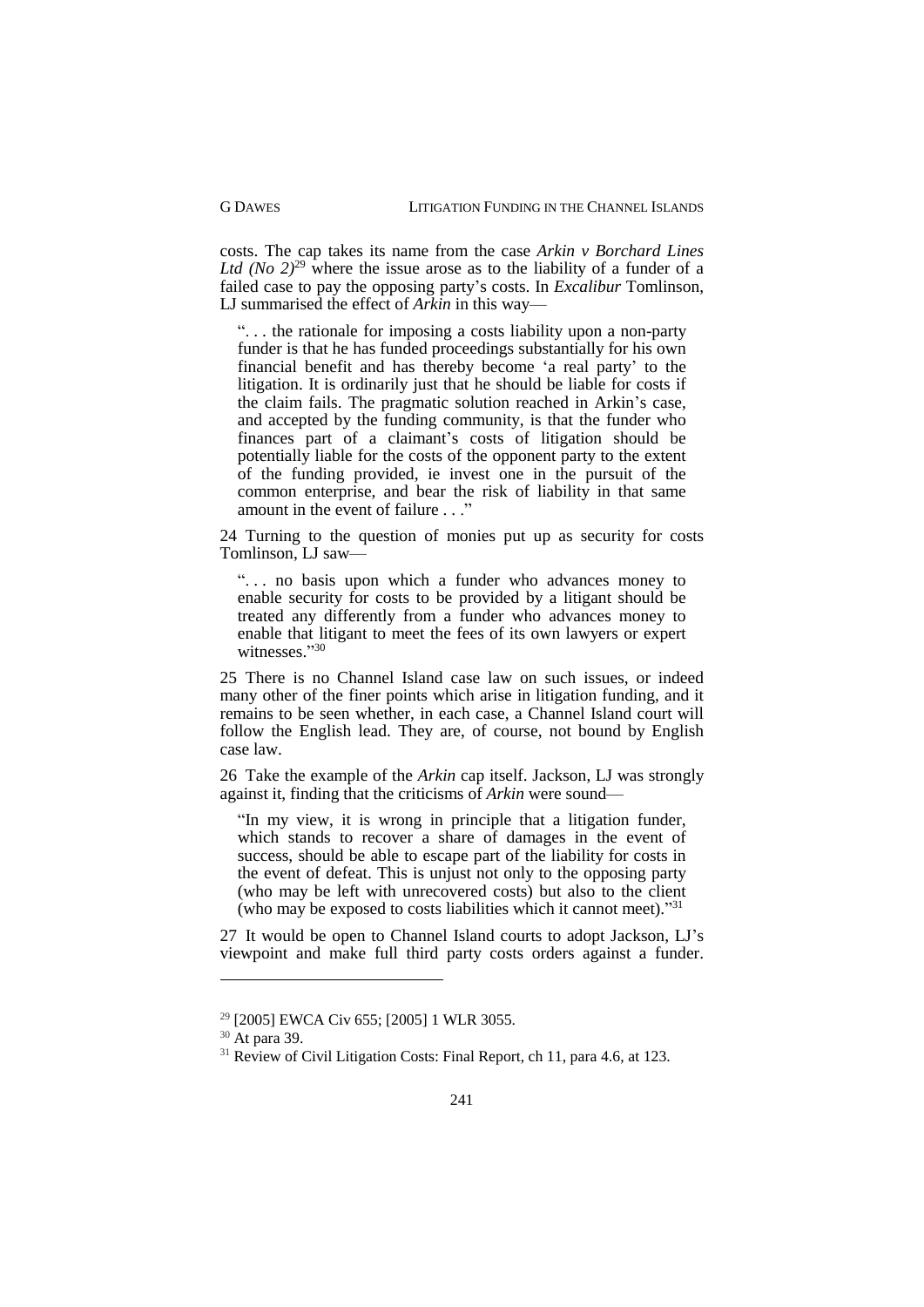Indeed the power to do so was expressly referred to by the Bailiff in *Barclays Wealth Trustees*—

". . . one can readily envisage the Court using its power to order a third party to pay the costs of the successful defendant where that party has acted as third party funder to the plaintiffs on a commercial basis  $\frac{1}{32}$ 

28 It is important to note also that the existence of litigation funding in no way affects the professional obligations of the lawyers with conduct of the funded case, nor indeed the professional obligations of the lawyers working within the litigation funder itself. All continue to be obliged to respect their respective professional and ethical rules, which would include, in the case of an English solicitor working for a litigation funder, the obligation to advise litigants on all reasonable funding options.<sup>33</sup>

29 Issues which remain to be decided in Channel Island law include whether a litigation funder could be ordered directly to provide security for costs, in England the answer would appear to be yes.<sup>34</sup> Another possible issue is whether, and to what extent, an unsuccessful party can be ordered to pay the cost to the successful party of litigation funding. In the case of *Essar Oilfields Services Ltd v Norscot Rig Management Pvt Ltd*<sup>35</sup> the English High Court held that litigation funding costs fell within the definition of "other costs" for the purposes of s.59 of the Arbitration Act 1996 and dismissed a challenge to the award. The arbitrator had taken a particularly dim view of *Essar's* conduct.

 $32$  At para 62, albeit the context was the risk of a funding agreement proving to be unenforceable for being champertous, but the general statement holds good. See now the recent decision of Snowden J in *Davey v Money* [2019] EWHC 997 (Ch), 17 April 2019 declining to apply the *Arkin* cap and making an order that the funder pay all of the successful party's indemnity costs incurred after the date of the funding agreement. Snowden J held that the imposition of a third party costs order was a matter of discretion and that the *Arkin* cap was an approach which should be considered in cases involving a commercial funder as a means of achieving a just result, but was not a rule to be applied automatically.

<sup>&</sup>lt;sup>33</sup> Paragraph 9.2 of the ALF Code of Conduct requires litigation funders not to take any steps which cause or are likely to cause the funded party's lawyers to act in breach of their professional duties.

<sup>&</sup>lt;sup>34</sup> See CPR 25.14(2)(b).

<sup>35</sup> [2016] EWHC 2361 (Comm).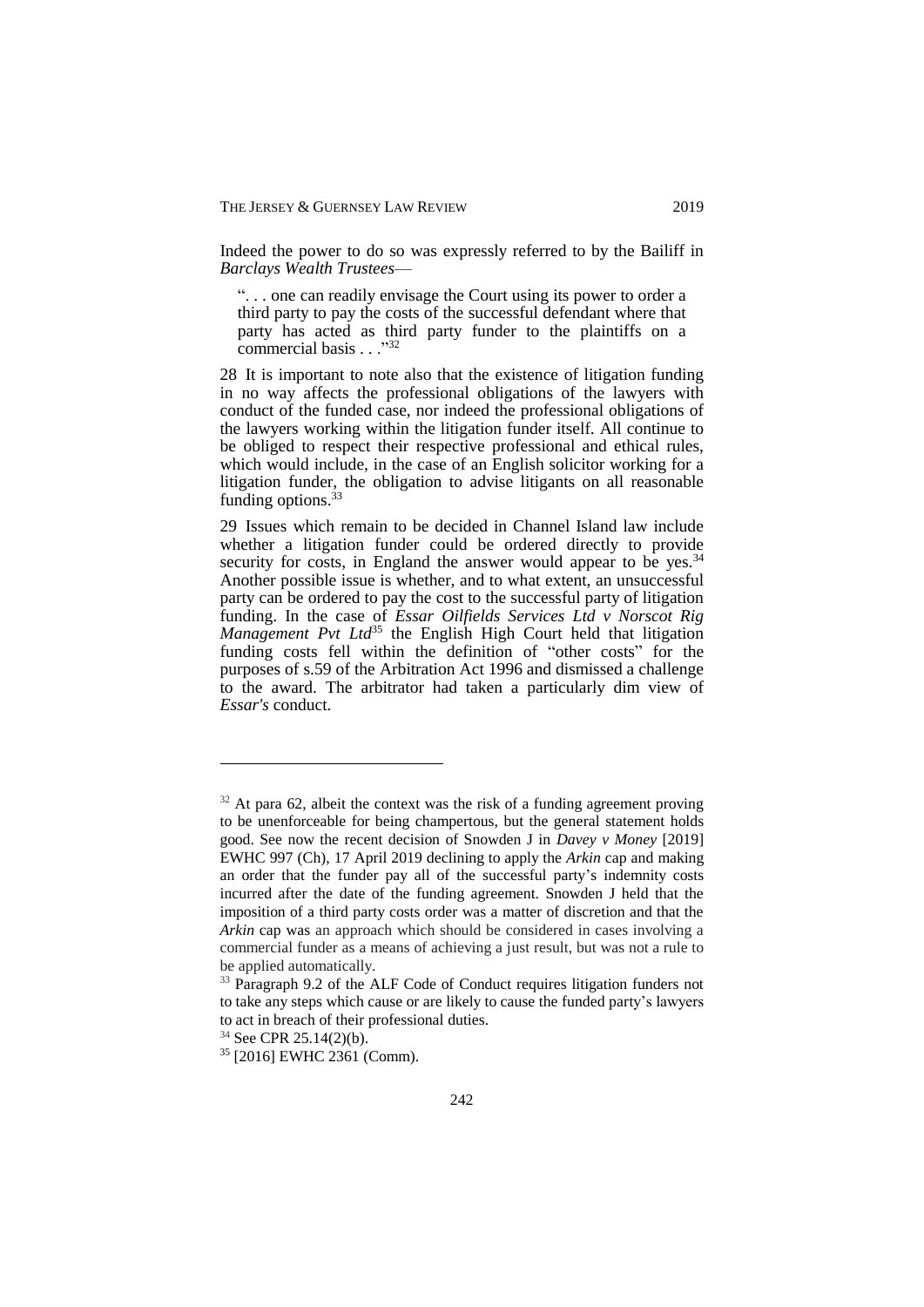1

30 While there is no obligation for a party to disclose voluntarily that it is funded, it may choose to do so on the basis that the opposing party is more likely to settle if it realises that it now faces an opponent with the resources to take the matter to its final conclusion combined with the fact that a litigation funder has, self-evidently, taken a positive view of the merits of that case. It seems likely though that a Channel Island court would follow English courts in ordering, when appropriate, the disclosure of whether a case is funded and the identity of the funder in order to permit the opposing party to join and make applications against that funder.<sup>36</sup>

31 Concerns are raised periodically as to the effect of litigation funding on privilege given the need to exchange information with a prospective funder in order to persuade the funder of the merits (and economics) of the case. In practice a combination of confidentiality agreements and common interest privilege appear to be sufficient to protect the position of the litigant seeking funding, the precondition being that the material being disclosed itself attracts legal advice or litigation privilege.

32 Liquidators and trustees $37$  are amongst those most likely to consider litigation funding. Both are likely (liquidators more so) to find themselves in the position of having potentially valuable claims without the funds to bring litigation, very often because of the events underlying the claim. Both liquidators and trustees will wish to seek the approval of the court to enter into funding arrangements, the trustee as part of a *Beddoe* application. The court will expect to see that the liquidator/trustee has tested the market to ensure that it is obtaining funding on reasonable terms (few funders these days demand exclusivity when considering a claim). The court will also be concerned to ensure that the funder is of good standing.<sup>38</sup>

<sup>36</sup> See *Wall v Royal Bank of Scotland plc* [2016] EWHC 2460 (Comm), 7 October 2016. Mr Wall's reliance on art 8 of the ECHR failed. The court held it had power to order Mr Wall to say whether he was funded, whether the funder would benefit from a share of any proceeds of the litigation and to identify the funder. However, such an application was not to be used as a fishing expedition. The applicant had to have good reason to believe that the claimant was in receipt of funding. Quite why this should be a requirement is not clear.

 $37$  And it is increasingly common to see beneficiaries resorting to litigation funding.

<sup>&</sup>lt;sup>38</sup> Funder membership of the Association of Litigation Funders is likely to go some way to satisfying this concern.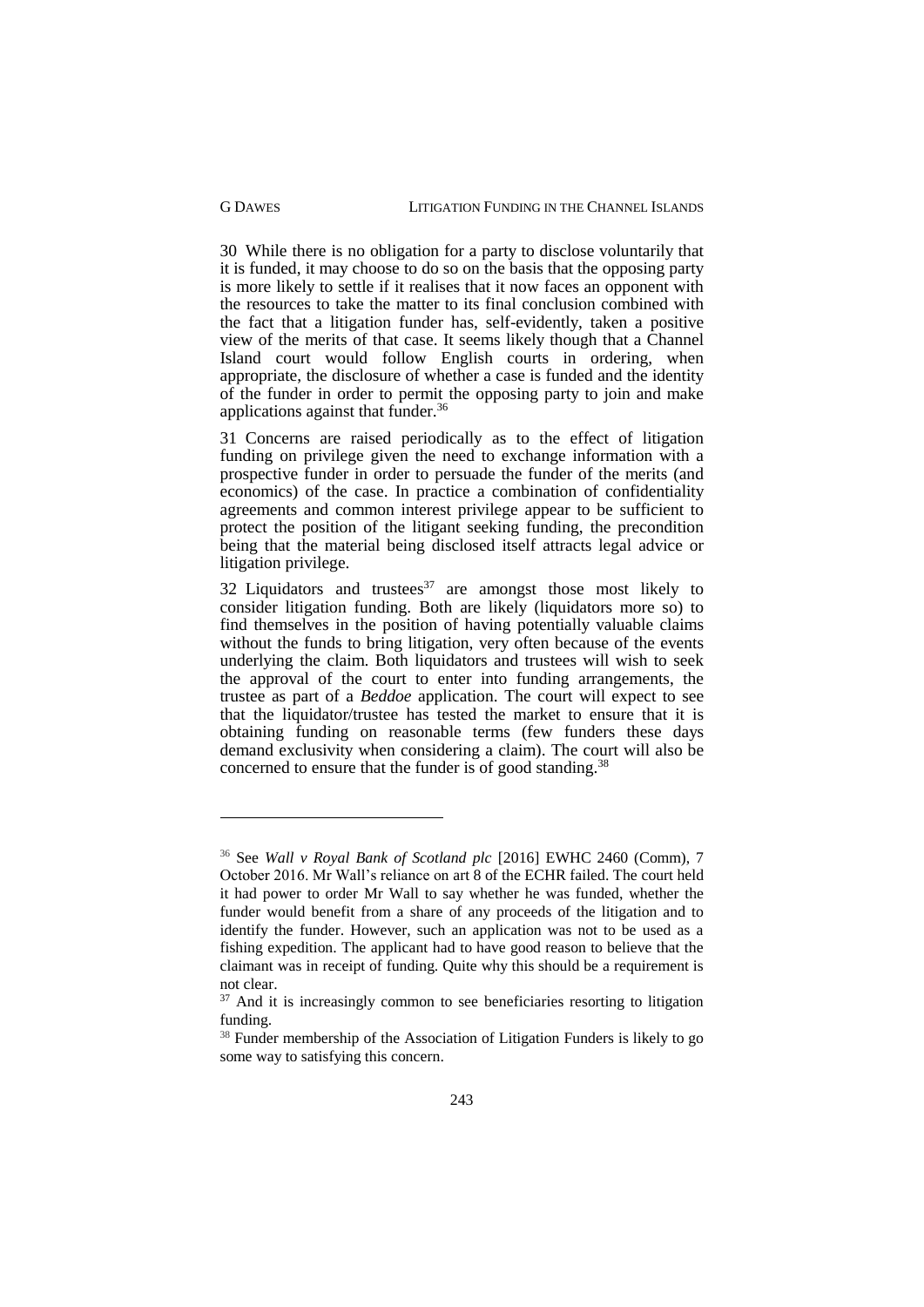33 Litigation funding is of interest to banks and other businesses who may not wish the cost of litigation to appear on their balance sheets or where they have taken a view that they do not wish to risk their own funds. There is also such a thing as portfolio litigation funding where groups or categories of cases are taken on with the proceeds of earlier cases funding later cases. Funding particularly lends itself to use in class actions by parties who could not otherwise afford access to justice. For example, the claims which the United Kingdom Supreme Court recently permitted 1,826 Zambian citizens, described as very poor members of rural farming communities, to bring against a UK domiciled parent company in relation to alleged discharges of toxins from a copper mine into watercourses. Indeed the availability of litigation funding was a factor in the reasoning of the court, see *Vedanta Resources plc v Lungowe*. <sup>39</sup> Other possible uses would extend to funding clinical negligence and product liability claims.

34 From a fundee's perspective, a priority concern is to ensure the capital adequacy of a funder. It is essential that the funder is good for the money at all stages of the future litigation. It is another powerful reason only to use a professional funder of substance and a proven track record. The Association's Code of Conduct requires funders to maintain at all times access to adequate financial resources to meet the funder's obligations with a requirement for annual audit.<sup>40</sup>

35 From the funder's perspective the concerns are fourfold: how will it get paid? what is the value of the claim? what is the budget? what are the merits? In other words the funder wishes to be satisfied that the (prospective) defendant is itself good for the money and/or that there are assets to be recovered. In principle it is possible for a defendant to obtain litigation funding based upon the value of what is preserved, but in reality litigation funding of defendants is restricted to defendants with counterclaims. As to value, litigation funders very often (but not always) have a minimum value of claim which they will fund, typically measured in millions of pounds. They are concerned to know the likely sum they will be required to put up in terms of lawyers' fees, expert witness costs, other disbursements and security for costs. The question of merit speaks for itself. A funder will form its own view about the merits of a claim and typically has experienced litigation lawyers working in-house and an investment committee (to consider funding

 $39$  [2019] UKSC 20. Note though the possible pitfalls for litigation funders in terms of making sure that all members of the action group or groups are signed up to the funding agreement, see *Vannin Capital PCC v RBOS Shareholders Action Group Ltd* [2018] EWHC 2821 (Ch).

<sup>40</sup> Paragraph 9.4.